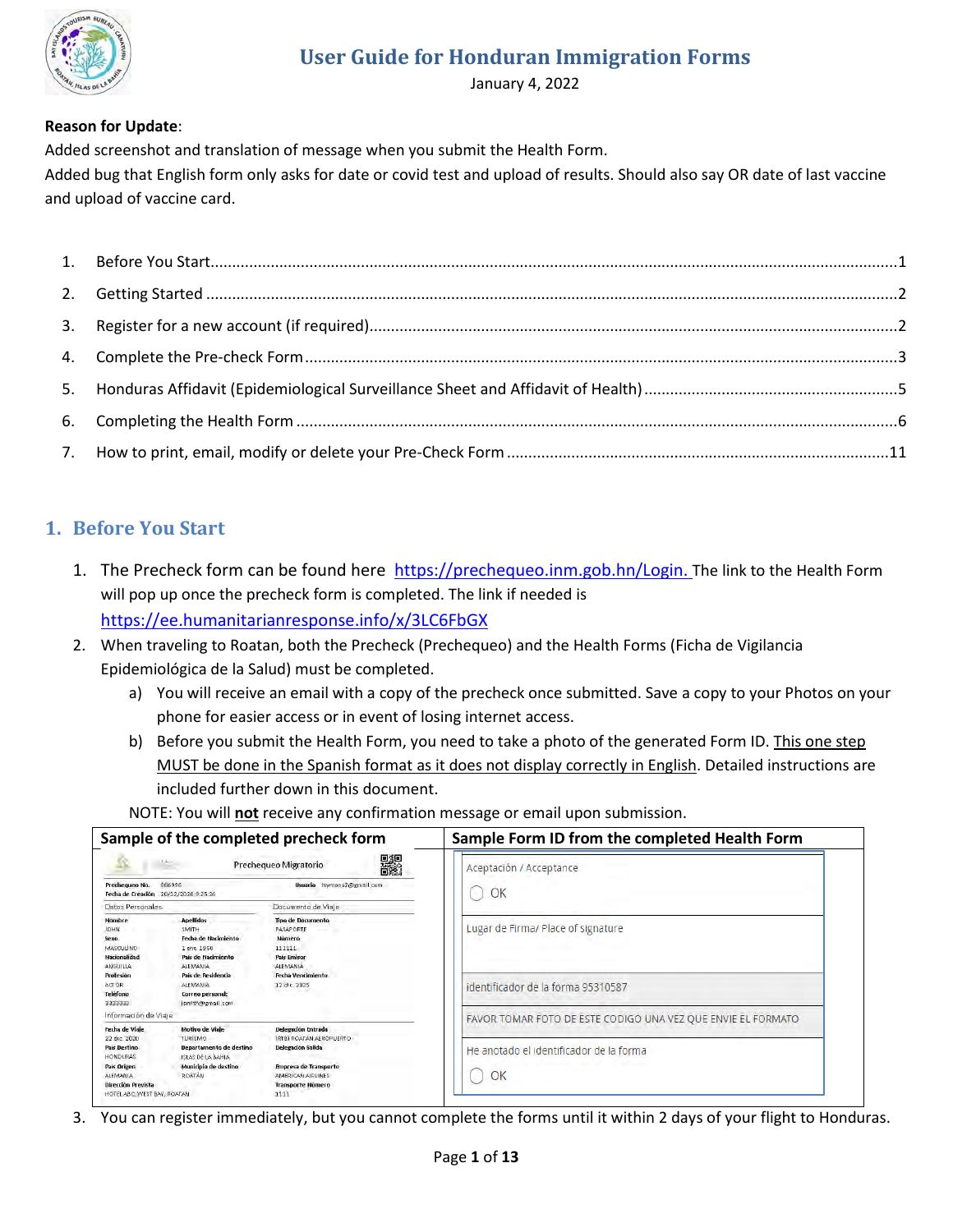

January 4, 2022

- 4. To complete the pre-check and health form, you will need:
	- a) Your passport (number and expiry date)
	- b) Details of the flight arriving in Honduras (airline, flight # and date)
	- c) Address where you will be staying
	- d) A photo of the following to upload to the health form. File format must be a JPG or PNG. PDF does not work.
		- i. Copy of your negative COVID test result **OR** your COVID Vaccination Card provided you have been fully vaccinated for at least 14 days.
		- ii. Copy of your Passport photo page.
- 5. Technical Issues
	- a) This site works best with Chrome, Microsoft Edge or Mozilla Firefox. Mac users have reported issues with the site not working and also those with a Hotmail email. Internet Explorer and Safari on Android mobile devices may have issues.
	- b) If you have an issue with any other device or browser, try using Google Chrome on a PC and failing that, try another device.
	- c) If the page won't load, try turning off Wi-Fi and using your cell phone connection (either by doing it on your phone or using your computer or tablet and connection to a hotspot from your phone).
- 6. When departing Honduras, you're asked to fill out the Precheck form again. It's not mandatory, but speeds up the immigration process as they don't have to gather the information real-time. You do NOT have to print it.

### <span id="page-1-0"></span>**2. Getting Started**

- 1. Go to the Precheck Home page is <https://prechequeo.inm.gob.hn/Login>
- 2. If using a PC, select English on the home page. If you don't see this option, use Google Chrome and right click anywhere on the screen and select "Translate to English".

If neither of these options work, use Google Translat[e https://translate.google.ca/?hl=en&tab=TT](https://translate.google.ca/?hl=en&tab=TT) 

| <b>CARDON</b><br>THE AMERICAN COMPANY<br>Bienvenido de nuevo<br>Inicie sesión para continuar |                                                                               | 1.1414<br><b>PATTERO NACIONAL</b><br>COMMAND BY AS                          |                                                                          |
|----------------------------------------------------------------------------------------------|-------------------------------------------------------------------------------|-----------------------------------------------------------------------------|--------------------------------------------------------------------------|
| Correo electrónico                                                                           |                                                                               | Pasos para crear tu prechequeo                                              |                                                                          |
| inglese su nombre de usuano                                                                  |                                                                               |                                                                             |                                                                          |
| Contraseña                                                                                   | 01                                                                            | 02                                                                          | 03                                                                       |
| Ingrese su contrarintal                                                                      |                                                                               |                                                                             |                                                                          |
| Iniciar sesión                                                                               |                                                                               |                                                                             |                                                                          |
| B ¿Olvidó su contraseña?                                                                     | Crea una cuenta de                                                            | Inicia sesión en el portal                                                  | Crea tu prechequeo                                                       |
|                                                                                              | prechequeo                                                                    | Unites at correo electrónico y la                                           | Realizá lu precheques Migratorio. S                                      |
| ¿No tienes cuenta?                                                                           | Registrate con una cuenta de comeo.<br>solo si es pitmerà vez que realizas un | contrarena proporcionada al montento.<br>de crear la cuenta de precisequen- | envará una notificación o tu bandejo<br>de comso, la que debes presentar |
| <b>Crear</b> cuenta                                                                          | procheques migration.                                                         |                                                                             | antes de lu abordaio                                                     |
| Español                                                                                      |                                                                               |                                                                             |                                                                          |

Screenshots included here use the English option which, by default, gives you the translation (except for the dropdowns). Change to English on the initial page if that is your preferred language.

## <span id="page-1-1"></span>**3. Register for a new account (if required)**

- You can register for a new account at any time before you travel. Do this ahead of filling out the form in case of any technical difficulties.
	- o If you have registered with the Immigration ALAM system for a Tourist Visa extension or Residency renewal, this is a different account. You need to register here to complete the precheck.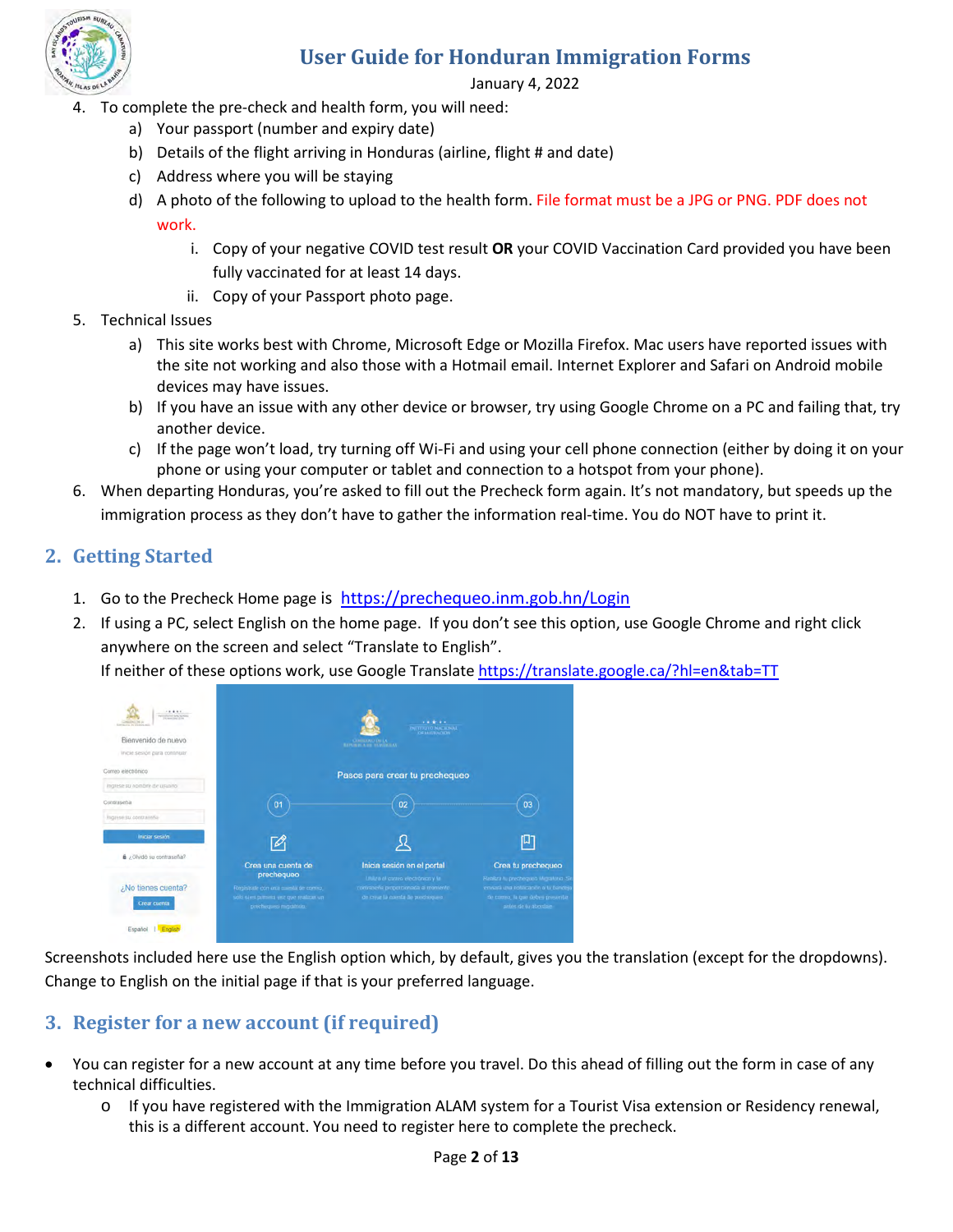

#### January 4, 2022

- You must wait to complete the pre-check form within 48 hours of your arrival into Honduras (when you enter the flight date, it only allows you to select today, tomorrow or the next day).
- Forms for each family member can be created within the same account. Do them at the same time because if you do some now and the rest later, it can overwrite the first one(s).
- *Tip*: For dropdown lists, type the first few letters of the word you want to select and a list of matching words will be displayed.

### <span id="page-2-0"></span>**4. Complete the Pre-check Form**

- 1. To complete the pre-check form, you will need:
	- a. Your passport (number and expiry date)
	- b. Flight details (airline, flight # and date)
	- c. Address of where you will be staying
- 2. On a PC, click on Español and change to English in the top right corner
- 3. Select the ""Create a pre-checkin" to complete the precheck.

| <b>Prechequeos vigentes</b><br>$\mathscr{A}$ |                  | <b>Prechequeos históricos</b><br>∍ |                  |  |
|----------------------------------------------|------------------|------------------------------------|------------------|--|
| $\triangle$ Entradas: 0                      | $\geq$ Salidas 0 | $\triangle$ Entradas: 10           | $\geq$ Salidas 6 |  |

**4.** On a phone, select "Nuevo prechequeo"

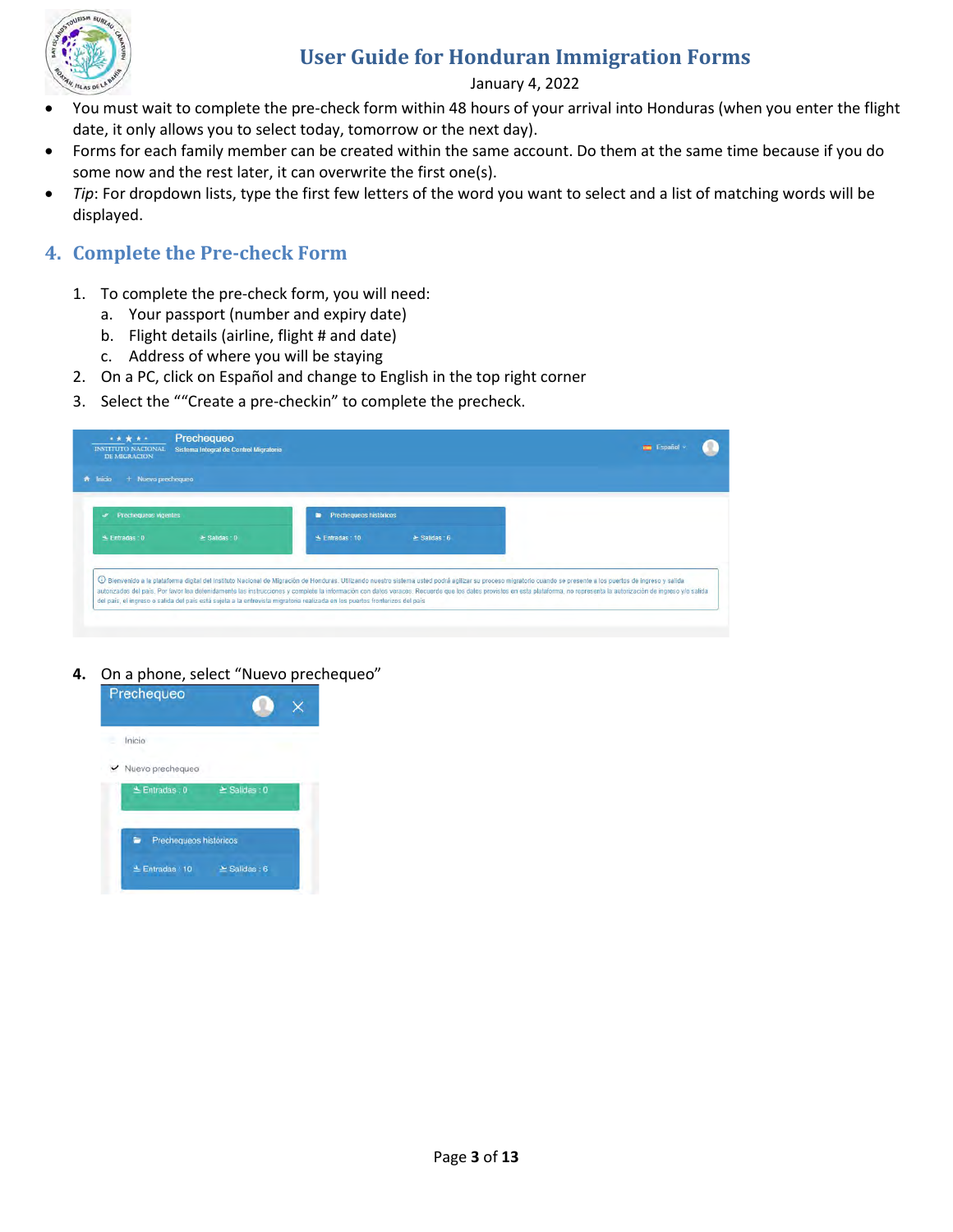

January 4, 2022

#### **1. Trip Information**

| Create your pre-check now         |          |
|-----------------------------------|----------|
| * Select your origin country      |          |
|                                   |          |
| * Select your destination country |          |
|                                   |          |
| * What's your nationality?        |          |
|                                   |          |
|                                   | Continue |
|                                   |          |

#### **Select your country of origin**

This is the country your trip originates in:

- a. For USA, type "Estad" and Select "Estados Unidos de Norte América"
- b. For Canada, select "Canada"
- c. For UK, Select "Reino Unido"

If you are leaving Honduras, select "Honduras" otherwise you will go

### down the entry questions again.

**Select your Destination**

If you are coming to Honduras, select "Honduras"

If you are leaving Honduras, select your final destination:

- a. For USA, type "Estad" and Select "Estados Unidos de Norte América"
- b. For Canada, select "Canada"
- c. For UK, Select "Reino Unido"

#### **What's your nationality?**

- a. For US, Select "United States"
- b. For Canada, select "Canada"
	- c. For UK, Select "Reino Unido"

**Click "Continue"**

| <b>Trip information</b> |              | Personal information                                                                              |                                                    | Review and committee in |
|-------------------------|--------------|---------------------------------------------------------------------------------------------------|----------------------------------------------------|-------------------------|
|                         |              | Le Origin country : ALBANIA   Le Destination country : HONDURAS   El Nationality : AMERICAN SAMOA |                                                    |                         |
| * Type of transport     |              | * Travel date (dd-MM-yyyy)                                                                        | * Travel time                                      | * Destination State     |
|                         | $\mathbf{v}$ | ۰                                                                                                 | $\ddot{\phantom{1}}$<br>0:00<br>$\boldsymbol{\pi}$ |                         |
| * Immigration office    |              | * Travel reason                                                                                   |                                                    | * Destination City      |
|                         |              |                                                                                                   |                                                    |                         |
| * Transport company     |              | * Destination Address                                                                             |                                                    | * Stay (in days)        |
|                         | $\cdot$      |                                                                                                   |                                                    |                         |
| * Flight number         |              |                                                                                                   |                                                    |                         |
|                         |              |                                                                                                   |                                                    |                         |

| Medio de transporte / Type of transport   | Fecha de viaje / Travel date                | Departamento que visita/Destination State               |
|-------------------------------------------|---------------------------------------------|---------------------------------------------------------|
| Aéreo – air                               | Select from calendar                        | This will be your final destination state and city e.g. |
| Marítimo – sea                            | Hora de viaje / Travel (Departure) time     | If travelling via San Pedro to Roatan, put Islas de la  |
| Terrestre - land                          | Motivo de viaje/Travel reason               | Bahia and Roatan                                        |
| Delegación/Immigration Office:            | Turismo - Tourism                           | Islas de la Bahía - Bay Islands                         |
| Goloson - La Ceiba (LCE)                  | Dirección prevista / Destination Address    | Municipio que visita – Destination City                 |
| Hangar - Toncontin - Tegucigalpa          | This has to be min, of 15 characters so add | Guanaja<br>1.                                           |
| Juan Manuel Gálvez - Roatan (RTB)         | "Roatan" or "Bay Islands" if needed.        | José Santos Guardiola                                   |
| Palmerola – Comayagua (XPL)               |                                             | Roatán<br>3.                                            |
| Ramon Villeda Morales - San Pedro (SAP)   |                                             | Utila<br>4.                                             |
| Tela Aeropuerto – Tela (TEA)              |                                             | Tiempo de estadía (días) / Stay (in days)               |
| Tincontin - Tegucigalpa (TGU)             |                                             | 120 days is the maximum. Enter that even if             |
| Empresa de transporte / Transport Company |                                             |                                                         |
| Numero de vuelo / Flight Number           |                                             | you are staying more or are a resident.                 |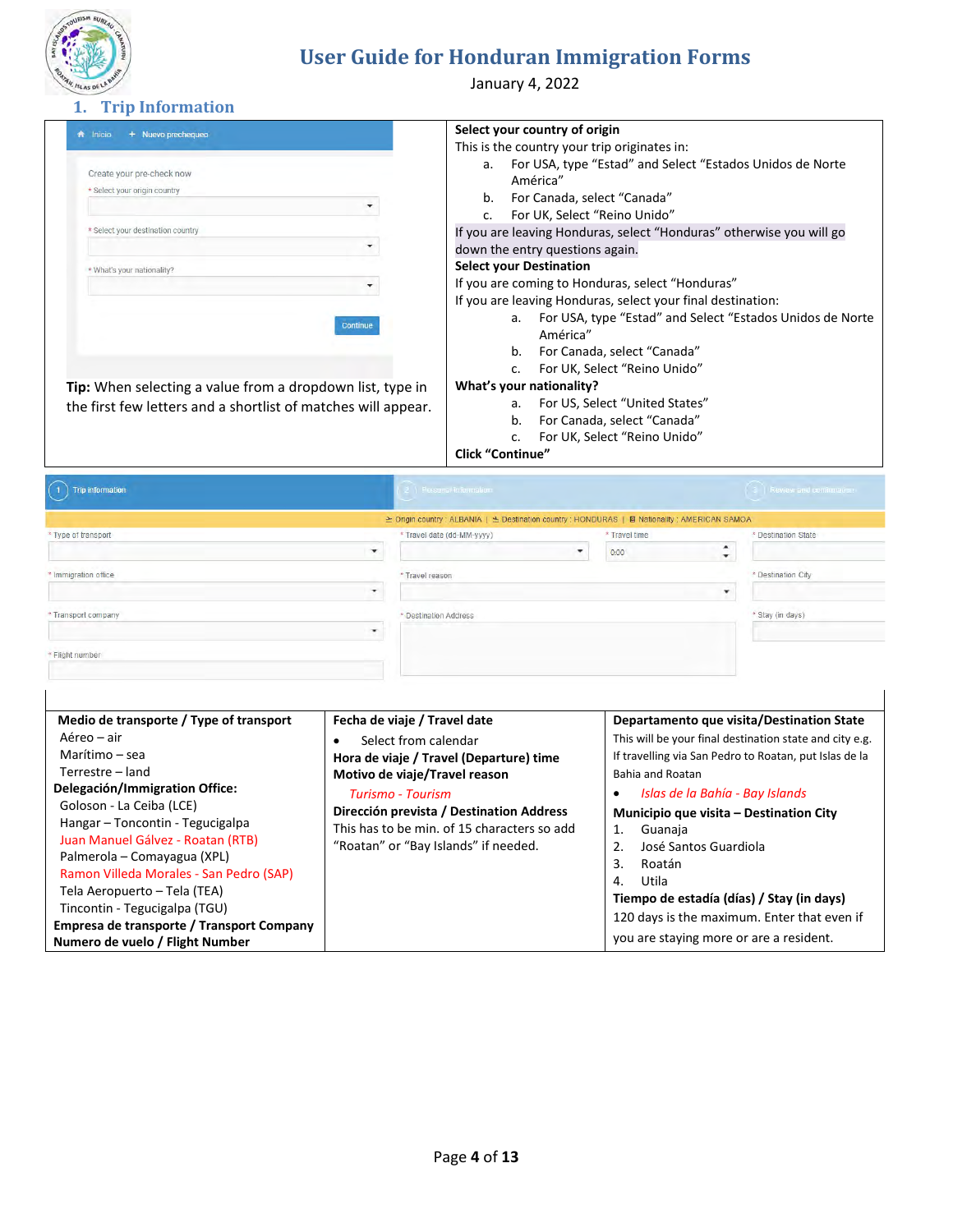

January 4, 2022

### **Personal Information**

| O List of travel documents you have registered. Select the one you will use on this trip, if not, fill in all the fields that are requested below | $\overline{\phantom{a}}$ |                                |   |                                 |                     |
|---------------------------------------------------------------------------------------------------------------------------------------------------|--------------------------|--------------------------------|---|---------------------------------|---------------------|
| <b>Document information</b><br>* Document type                                                                                                    |                          | Personal information<br>* Name |   | * Country of birth              |                     |
| <b>PASAPORTE</b>                                                                                                                                  | $\cdot$                  | Mickey                         |   | ARUBA                           | ۰                   |
| * Issuing country                                                                                                                                 |                          | * Lastname                     |   | * Country of resident           |                     |
| ESTADOS UNIDOS DE NORTE AMERICA                                                                                                                   | $\cdot$                  | Mouse                          |   | ESTADOS UNIDOS DE NORTE AMERICA | $\scriptstyle\star$ |
| * Document number                                                                                                                                 |                          | * Date of birth                |   | * Profession or occupation      |                     |
| 2223334444                                                                                                                                        |                          | 01/01/1960                     | ۰ | <b>RETIRADO</b>                 | ۳                   |
| Expiration date                                                                                                                                   |                          | * Gender                       |   | * Personal phone number         |                     |
| 01/01/2030                                                                                                                                        | ۰                        | MASCULINO                      | ۰ | 2223334444                      |                     |
|                                                                                                                                                   |                          |                                |   | * Personal e-mail               |                     |
|                                                                                                                                                   |                          |                                |   | mickey@disney.com               |                     |

List of travel documents you have registered. Select the one you will use on this trip, fill in all the fields that are requested below. *If you completed any pre-check(s) previously, select your passport information from the dropdown in the top left below the yellow line.*

- Document Type Pasaporte
- Issuing Country *USA = Estados Unidos de Norte América*
- Document number *Enter Passport number*
- Expiration date *Enter passport expiration date; format is dd-mm-yyyy or pick from the calendar*.
- Date of birth –Enter in the format dd-mm-yyyy.
- Country of birth *USA = Estados Unidos de Norte América*
- Country of Residence *USA = Estados Unidos de Norte América*
- Profession or Occupation: Retired retirado
	- o If needed, use Google translate to find your occupation <https://translate.google.ca/?hl=en&tab=TT#view=home&op=translate&sl=auto&tl=es>
- Personal Phone Number: Numeric only

Save the form. You should receive an email with a PDF of the completed pre-check form within the next few minutes. You can either print the form or have it available on your electronic device. You may or may not be asked for it during your trip.

### <span id="page-4-0"></span>**5. Honduras Affidavit (Epidemiological Surveillance Sheet and Affidavit of Health)**

To complete this form, you will need:

- 1. Copy of your covid test results or vaccine card
- 2. Copy of your passport photo page

### **You will not receive a confirmation email or a copy of this form once it is submitted. It does NOT need to be printed and shown at check-in or at immigration**.

To open the Health Form, click on the "Fill Form" green button below: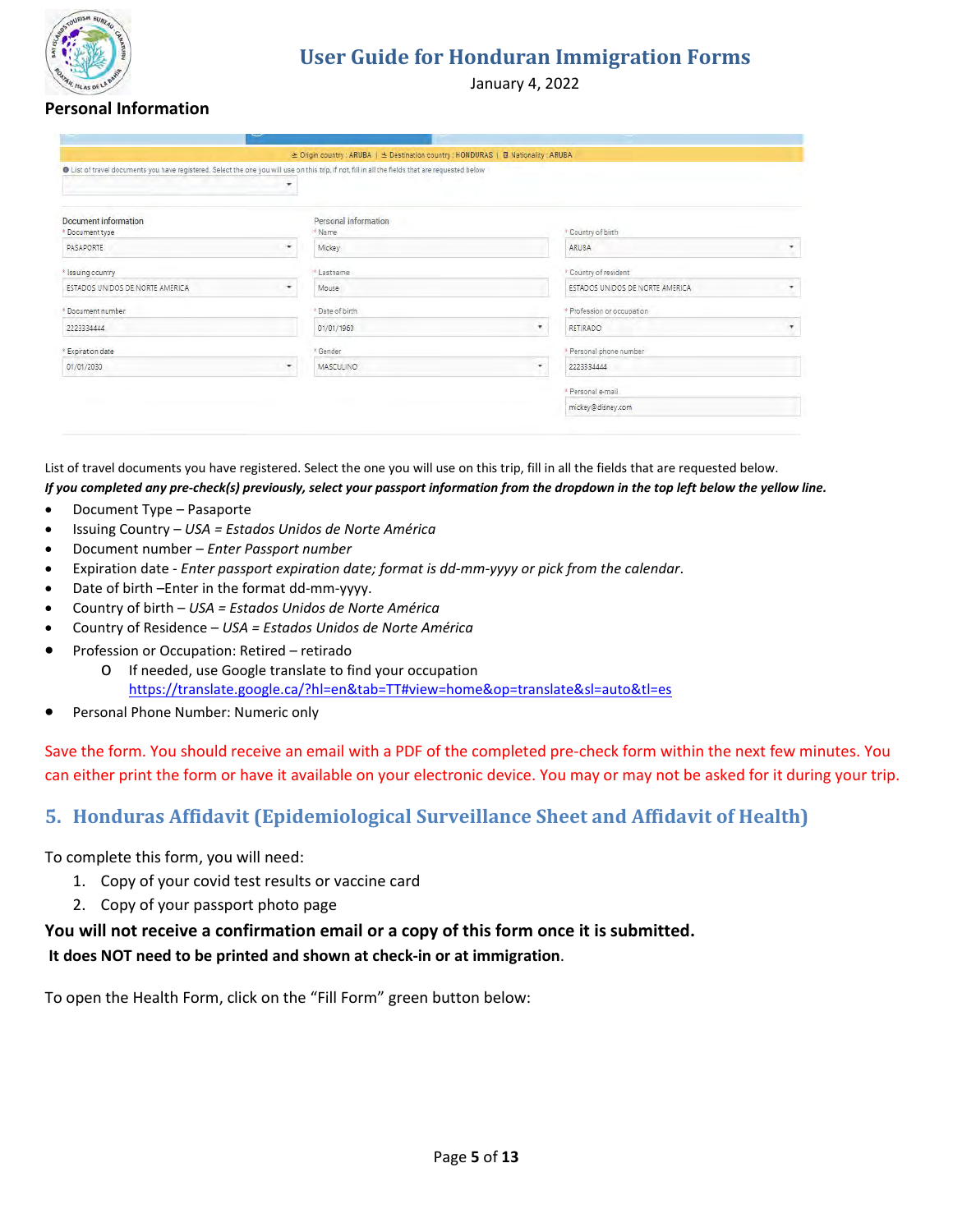

# <span id="page-5-0"></span>**6. Completing the Health Form**

You can switch the form to Spanish or English using the option at the top of the page (to the top right if on a PC, top center if on a phone). There is no issue switching midway through, you won't lose any data.

*Warning: In English, there are issues for the questions marked with \*\*\* below. They do not display information correctly. Issue has been reported, but in the meantime switch from English to Spanish at the top of the page to see the missing content. Switch back to English for the next question*.

You can jump to any question in the form by clicking on the 3 horizontal lines in the top right corner, however all questions must be completed before you can submit.



Note: This guide only covers entry by air, although some questions will be the same. Select land or sea on the first question if that applies to you.

- 1. Form of Entry
	- a) Air
	- b) Land
	- c) Sea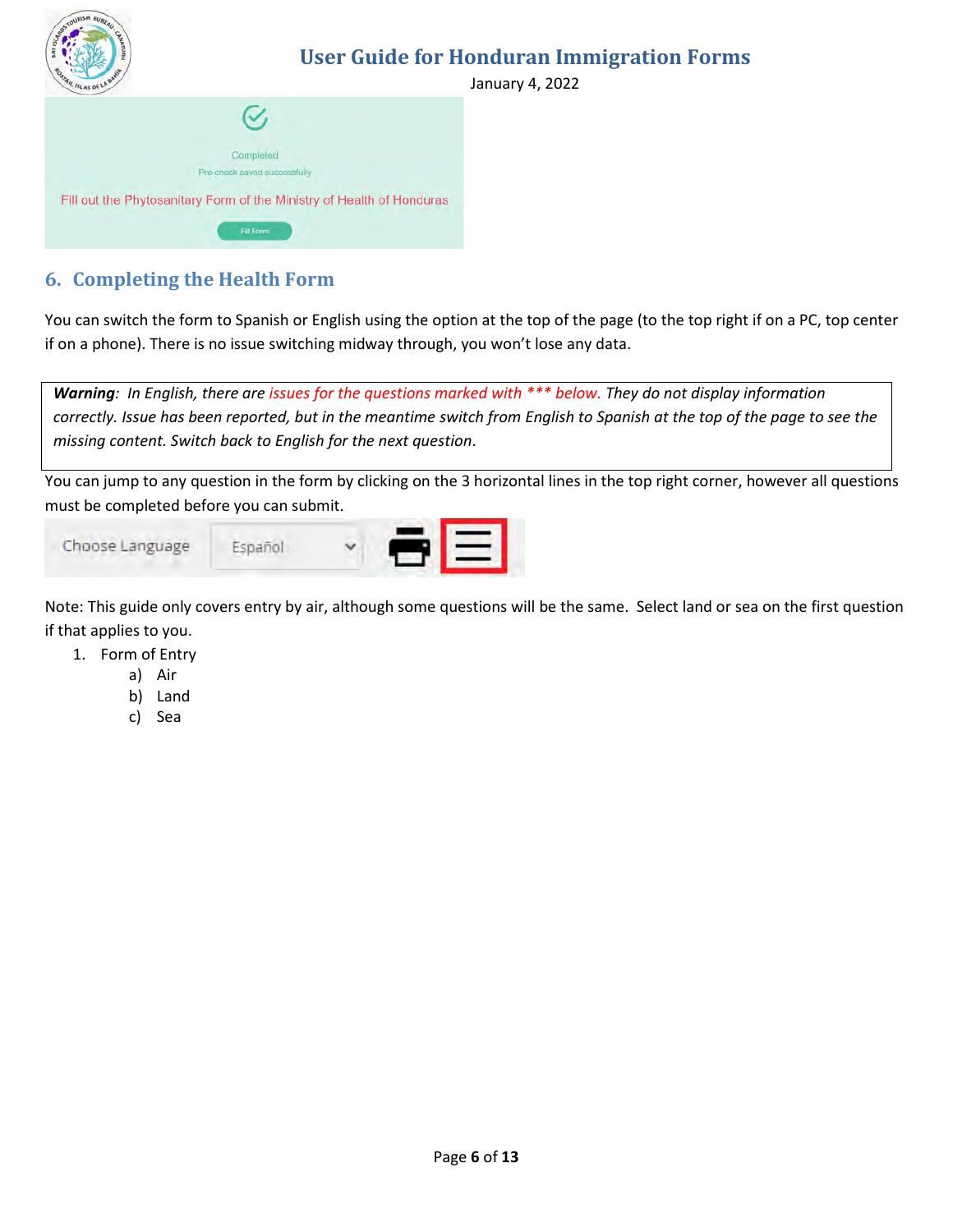

### 2. Port of Arrival

# **User Guide for Honduran Immigration Forms**

January 4, 2022

| English version                             | Spanish Version                                |
|---------------------------------------------|------------------------------------------------|
| Port of arrival                             | Puerto de desembarque Aereo                    |
| Aeropuerto Internacional Toncontín          | Aeropuerto Internacional Toncontín             |
| Aeropuerto Internacional Toncontín          | Aeropuerto Internacional Ramón Villeda Morales |
| Aeropuerto Internacional Juan Manuel Galvés | Aeropuerto Internacional Juan Manuel Galvés    |
| Base Aerea Soto Cano                        | Base Aerea Soto Cano                           |
| Aeropuerto Internacional Palmerola          | Aeropuerto Internacional Palmerola             |
| Aeropuerto Internacional Golosón            | Aeropuerto Internacional Golosón               |

- 1. Toncontin Tegucigalpa (Airport code = TGU)
- 2. Ramon Villeda Morales San Pedro Sula (SAP)
	- \*\*\* In English, there is a bug whereby Toncontin shows twice. Switch to Spanish to see it correctly.
- 3. Juan Manuel Gálvez Roatan (RTB)
- 4. Base Aerea Soto Cano Soto Cano Air Base
- 5. Palmerola Palmerola (new airport, south of Comayagua) (XPL)
- 6. Goloson La Ceiba (LCE)
- 3. Name of Airline

| English version          | <b>Spanish Version</b>                         |
|--------------------------|------------------------------------------------|
| Name of the airline      | Nombre de la Linea Aerea / Name of the airline |
| <b>American Airlines</b> | <b>American Airlines</b>                       |
| United airlines          | <b>United Airlines</b>                         |
| spirit                   | Spirit                                         |
| Air Europe               | Air Europa                                     |
| Cayman Airways           | Cayman Airways                                 |
| <b>Delta</b>             | Delta                                          |
| <b>Aero Mexico</b>       | <b>Aero Mexico</b>                             |
| Avianca                  | Avianca                                        |
| <b>SOSA Airlines</b>     | Aerolineas SOSA                                |
| <b>CM Airlines</b>       | <b>CM Airlines</b>                             |
| Copa Airlines            | Copa Airlines                                  |
|                          | Volaris                                        |
| <b>Aero Plus</b>         | <b>Aero Plus</b>                               |
| <b>Private Flight</b>    | <b>Vuelo Privado</b>                           |

- a) If your airline is not listed, select Private Flight, then select any of the 3 names listed Aeros Pinot, FLY VIP or Amerijet.
- b) \*\*\* In English, Volaris is the line item below Copa airlines. Switch to Spanish to see it correctly.
- 4. Date of arrival (yyyy-mm-dd)
- 5. Time of arrival
- 6. Flight number
- 7. Seat number Enter 0 if not yet assigned
- 8. Responsible to Notify (pre-filled with the assigned doctor to review your form) In English, answer is missing. Switch to Spanish to see it.
- 9. \*\*\* Date when survey is filled (yyyy-mm-dd). In English, label is missing. Switch to Spanish to see it.
- 10. Traveler Type
- 11. Passport Number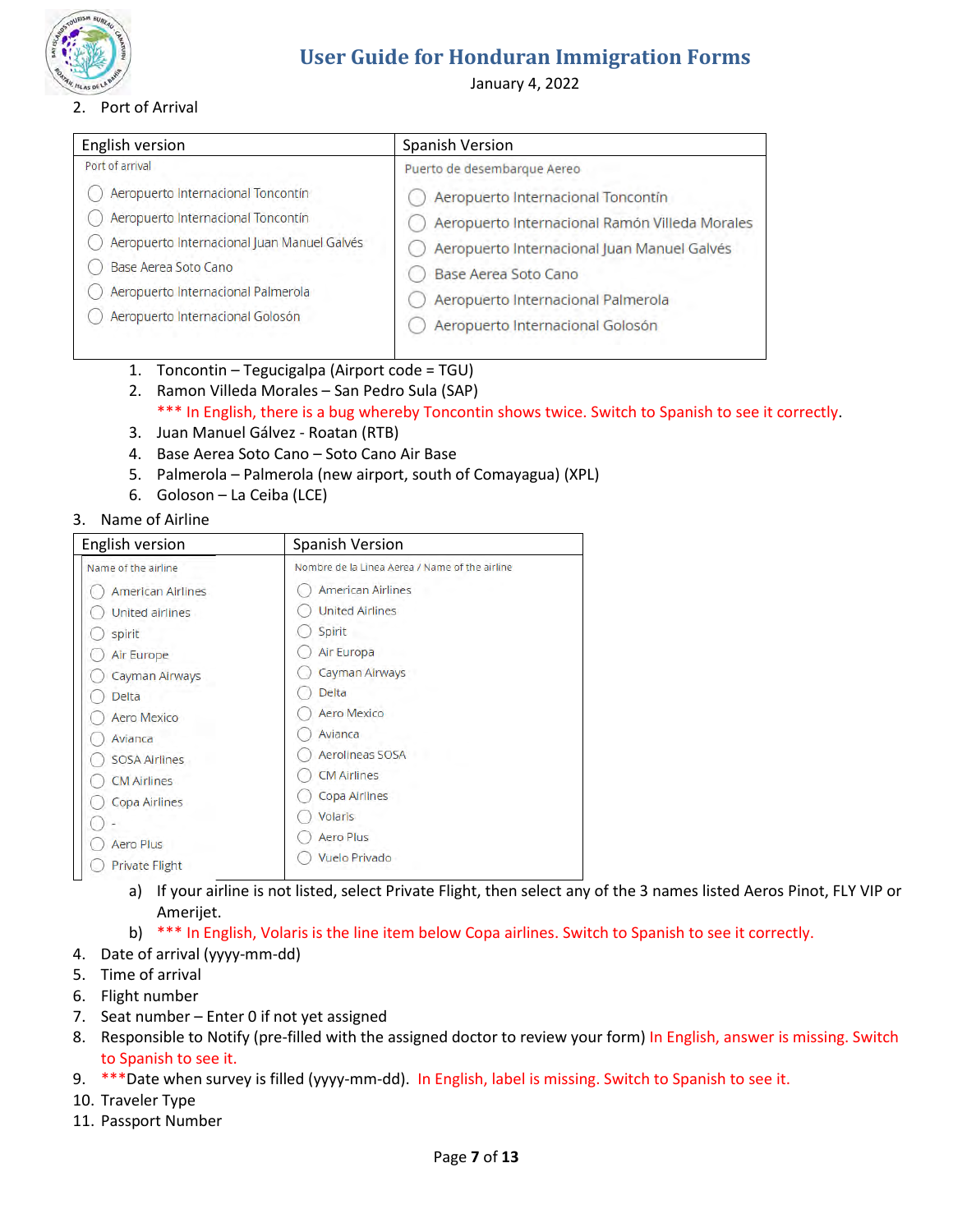

### January 4, 2022

- 12. Add main page of your passport upload photo page (cannot use PDF, save as a JPG or PNG format)
- 13. \*\*\*Date COVID-19 (test) was taken (yyyy-mm-dd) or your last vaccination.
	- In English, it only asks for date of covid test. Enter date of last vaccine if that is applicable
- 14. \*\*\*Add image of your COVID test results or copy of your Vaccination Card ((cannot be PDF format) a) In English, it only asks you to upload a copy of your covid test. Upload copy of vaccine card if that is applicable
- 15. First Name
- 16. Middle Name leave blank if not applicable
- 17. Last Name
- 18. Second Last Name -- leave blank if not applicable
- 19. Date of Birth (yyyy-mm-dd)
- 20. Gender
- 21. Nationality
	- If doing this form in Spanish, USA = Estados Unidos de America
- 22. Profession
	- a) Your profession may not be listed, if you can find something similar, select that. If not, select any value.
	- b) Retired is not an option, so select any other value.
- 23. Pregnant? (Question only appears if you answered "Woman" to question #19)
- 24. Have you any signs of symptoms (of COVID-19)?
	- a) If yes, select all symptoms present on next question.
- 25. \*\*\*Have you been infected with COVID-19? In English, labels are missing. Switch to Spanish to see them.
	- a) Yes
		- i. Date of Diagnosis (YYYY-MM-DD)
	- b) No
- 26. \*\*\* Your actual condition (pre-filled answer, either "Asymptomatic" or "Symptomatic". In English, answer is missing. Switch to Spanish to see it.
- 27. Country of Residency
	- a) If doing this form in Spanish, USA = Estados Unidos de America
- 28. \*\*\* Last connections (List cities you will have been) In English, label is missing. Switch to Spanish to see it.
	- a) List cities and countries you are travelling through to get to Honduras

### *Expected Address in the Country*

- 29. Type of Stay
	- a) House or Residency
		- i. Neighbourhood e.g., West Bay, West End, Sandy Bay, First Bight, Camp Bay
		- ii. Street name or Number (enter name of street or community)
		- iii. House Number (if none, put n/a)
		- iv. Other reference any other information used to identify the residence e.g., Blue and white house on the left.
	- b) Hotel enter the Hotel name.
- 30. Department
	- a) Islas de la Bahia
- 31. Municipality
	- a) Roatan
	- b) Guanaja
	- c) Jose Santos Guardiola
	- d) Utila
- *32.* Expected Departure Date (yyyy-mm-dd) *Note: Question is not asked of residents.*
- 33. Email
- 34. Phone Number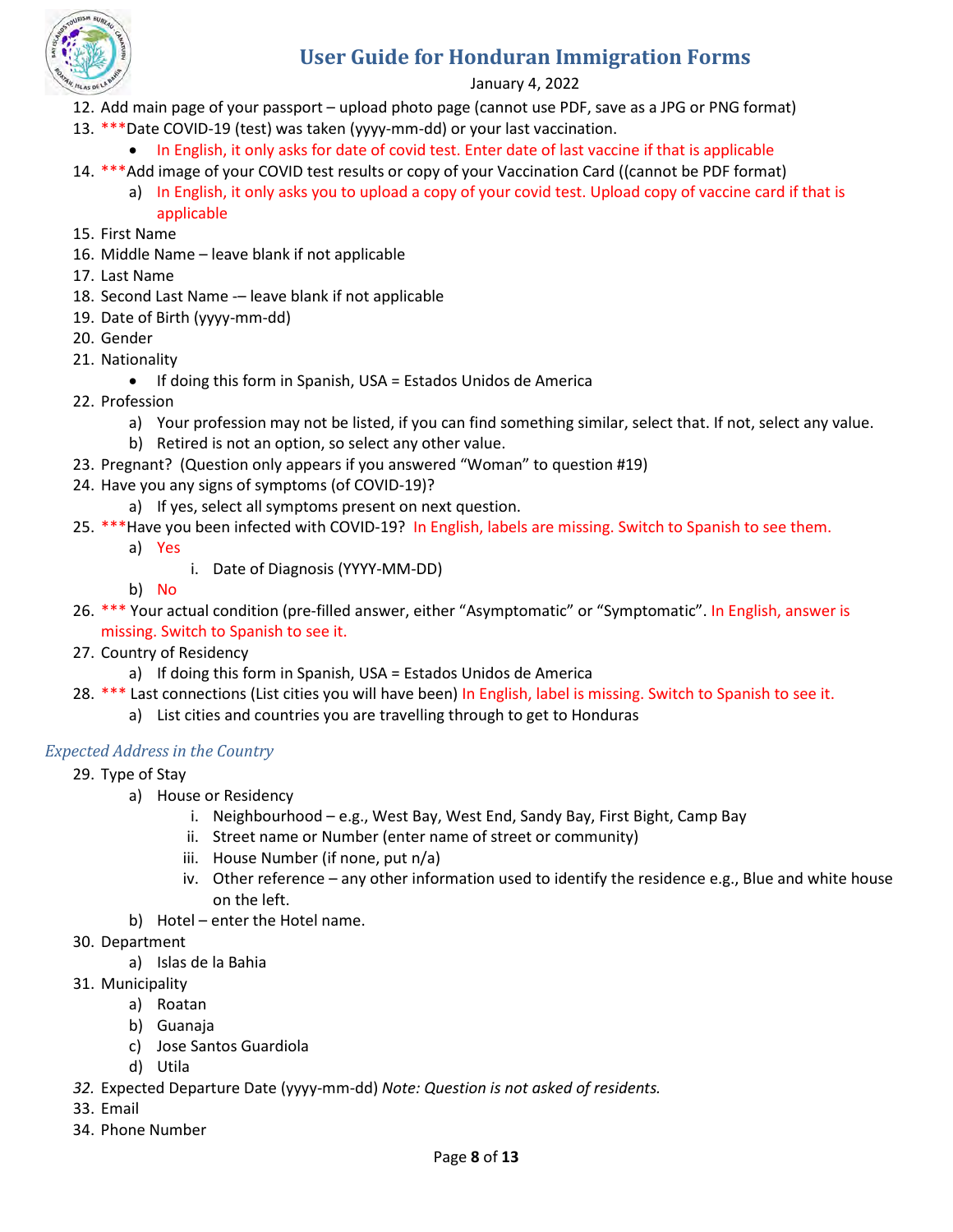

January 4, 2022

#### **Sworn Statement**

- a) I certify that on this date I have completed the Health Surveillance Form….
- b) I am aware that I must comply with the instructions here, maintaining social distancing....
- c) I am committed to comply with the measures established…
- d) Note: If any of the citizens or foreigners entering the country present the symptoms…

| English version (Form ID does not populate correctly) | Spanish Version                                                                                               |
|-------------------------------------------------------|---------------------------------------------------------------------------------------------------------------|
| Acceptance<br>OK                                      | Aceptación / Acceptance<br>OK<br>Lugar de Firma/ Place of signature                                           |
| Place of signature<br>Form Id 2021                    | identificador de la forma 95310587                                                                            |
| OK                                                    | FAVOR TOMAR FOTO DE ESTE CODIGO UNA VEZ QUE ENVIE EL FORMATO<br>He anotado el identificador de la forma<br>OK |

#### 35. Acceptance

36. Place of signature (City, Country)

You must now switch to Spanish so the Form ID number populates correctly. It does not work in English and has been reported.

- 37. Please take a photo of the one-time code that shows on your screen.
	- a) If you are using the English form, you will see the screen on the left without any Form ID.
	- b) Scroll to the top of the Health Form and witch to Spanish at the top right.



- c) Scroll back down to the bottom and you should see a Form ID.
- d) Using your phone, take a photo of the screen so that includes the generated Form ID #. Save this photo as you may need to show it on your trip (This step is something new so we don't know yet, if or where it will be asked for).
- e) If preferred, switch the page back to English to complete the last 2 steps.
- 38. Have you noted the Form ID?

a) Select "OK"

| FAVOR TOMAR FOTO DE ESTE CODIGO UNA VEZ QUE ENVIE EL FORMATO |  |
|--------------------------------------------------------------|--|
| - He anotado el identificador de la forma                    |  |

 $\bigcirc$  ok

39. Save Draft (Guardar borrador) or Submit (Enviar)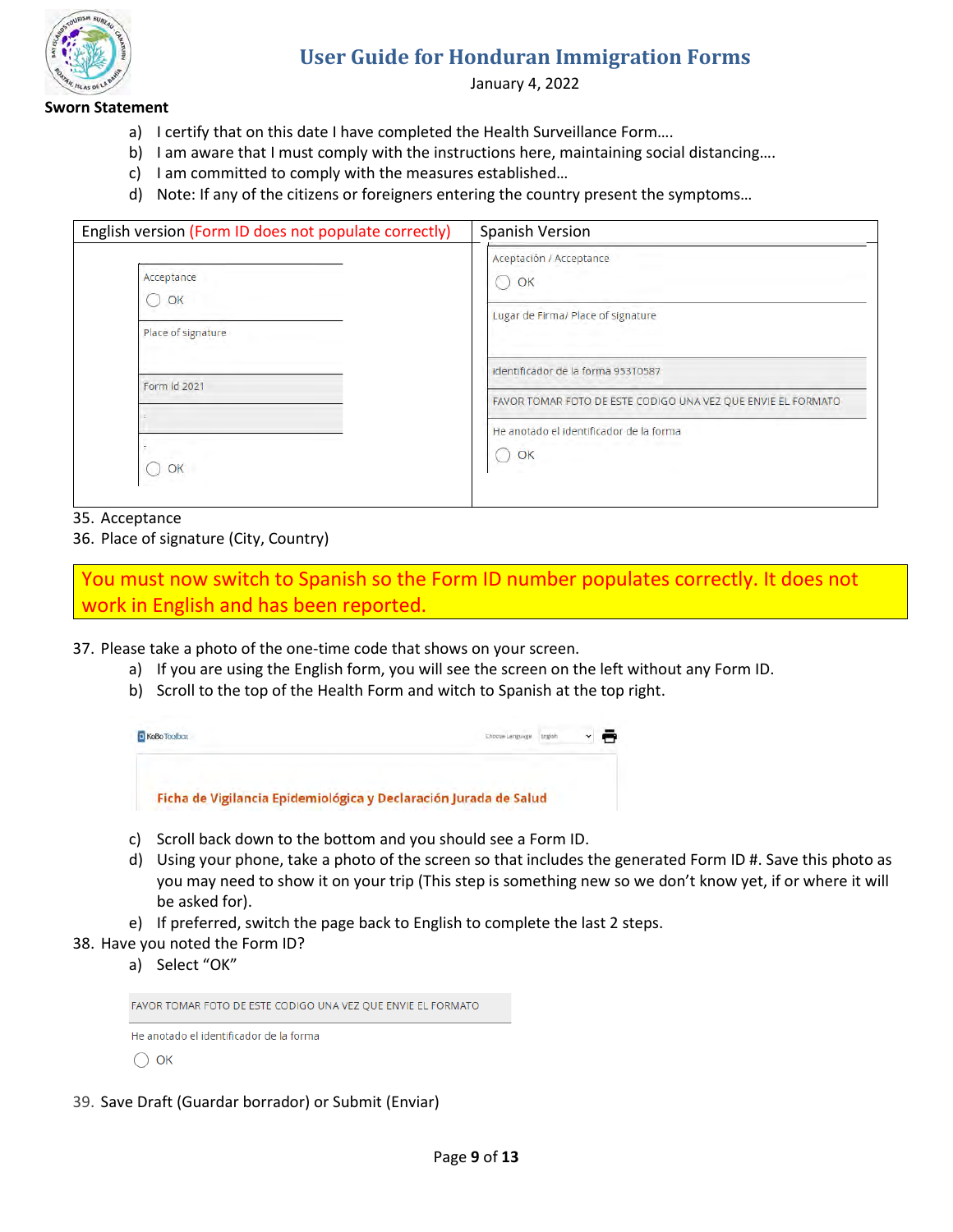

January 4, 2022

Guardar borrador  $\bullet$ 



You may see this message as it queues the form for submission. Just wait a wait a few seconds until it completes the submission.

| <b>Spanish wording</b>                          | <b>English Translation</b>                       |
|-------------------------------------------------|--------------------------------------------------|
| Los registros que están en cola, excepto los    | The records that are in the queue, except those  |
| marcados como borrador, se envían al servidor   | marked as draft, are sent to the server          |
| automáticamente en segundo plano, cada 5        | automatically in the background, every 5 minutes |
| minutos cuando la página Web está abierta y hay | when the Web page is open and there is an        |
| conexión a Internet.                            | Internet connection.                             |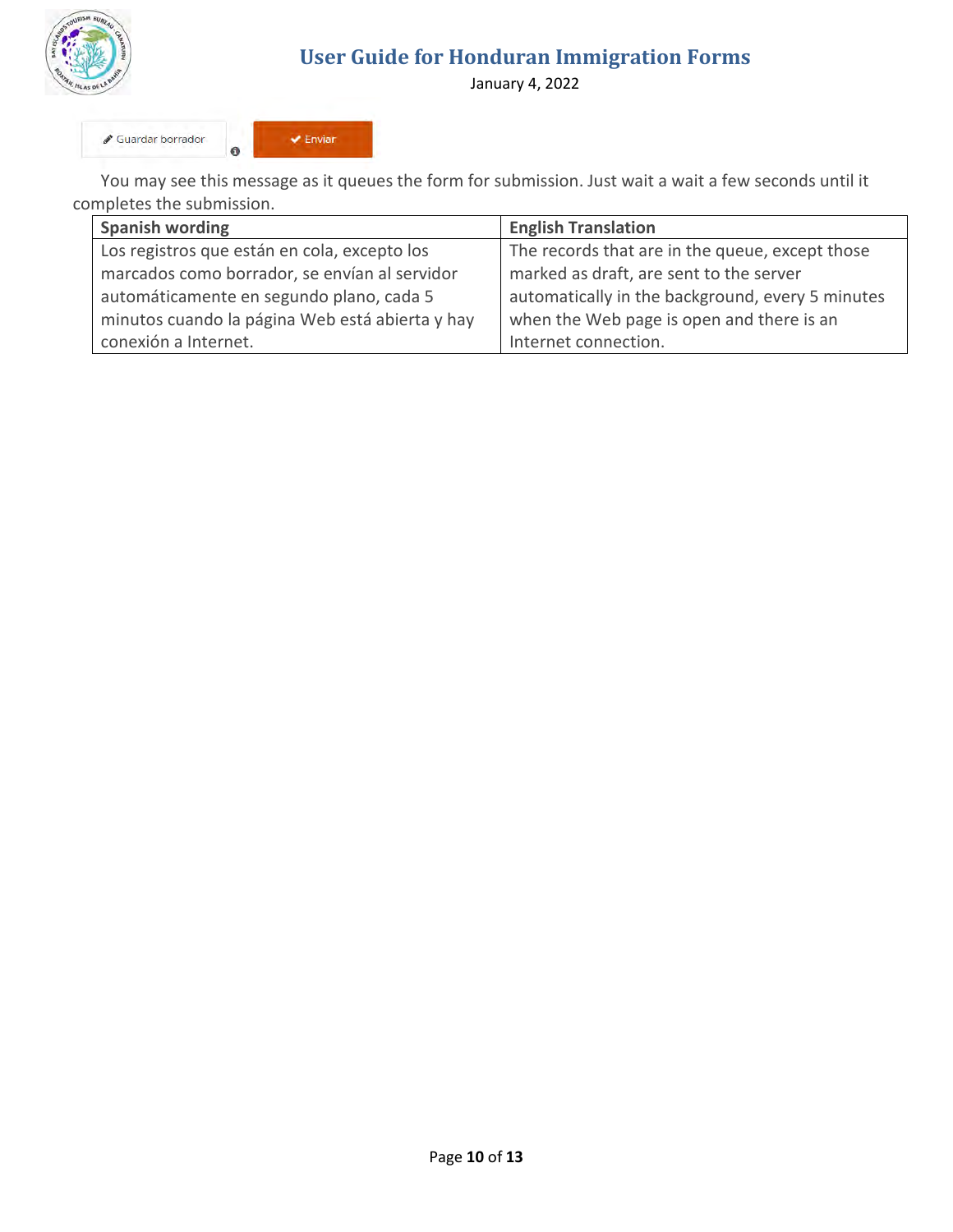

January 4, 2022

#### **Saving as a Draft**

**Warning: If you clear your browser cache, all drafts and unsubmitted final records will be permanently deleted. This will also happen if you restart your computer.**

If you wish to begin completing this form in advance of getting your covid test results (which you have to upload a copy of), you can save it as a draft when you get to the end (using the 3 horizontal lines in the top right of the page and very last option, **Form ID**….). The draft record is stored only within the current browser and you can close this browser without losing the stored record. Draft records can be accessed by reopening this page and clicking the right close bracket symbol on the very left and middle of the screen that looks like this ], highlighted in yellow below. After clicking on the ], and then click on the right arrow in red to reload all the values entered.

| Kola Todos<br><b>British Accept</b><br>Don't<br>=                   | Queue                                                                                                                                                               |
|---------------------------------------------------------------------|---------------------------------------------------------------------------------------------------------------------------------------------------------------------|
| Ficha de Vigilancia Epidemiológica y<br>Declaración jurada de Salud | Records are stored inside your<br>browser until they have been<br>uploaded (even if you turn off<br>your computer or go offime).<br><b>Rd a ne Vigignda</b>         |
| *****<br>STERED REVOLUTI<br>sumer Internet at                       | pictomental parts of the familiarm.<br>unter de Salud<br><b>Limmed</b>                                                                                              |
| <b>RESIDENTIAL CONTROL</b>                                          | Taport<br>Queuea recorris, except those                                                                                                                             |
| + Not                                                               | marked as itality, are uphrated.<br>automatically, in the<br>turkground, every 5 minutes<br>when the web page is open and<br>an internet connection is<br>avalable. |
| Ð<br>ᅰ<br><b>Sittim to Begin the</b><br>Go ro Ensi                  | to force an uploed in between.<br>automatic attempts, click<br>Upload.                                                                                              |
| -twidted by ENGIN                                                   |                                                                                                                                                                     |

## <span id="page-10-0"></span>**7. How to print, email, modify or delete your Pre-Check Form**

If entering Honduras, print or save a copy on your electronic device. If printed, highlight your name, date of flight and precheck number. NOTE: Electronic copy is accepted, so you do not have to print this form.

If you are **leaving** Honduras, completing the precheck is optional and you do not need to print it.

To print the precheck, you should have received an email to the email of the account you registered with.

If you didn't receive the precheck email, you can print it through the method outlined below:

- 1. If you are on a computer, go to the home page (click on the house in the top left corner above the green box).
- 2. Print the relevant form(s) using the icon with the red box show below.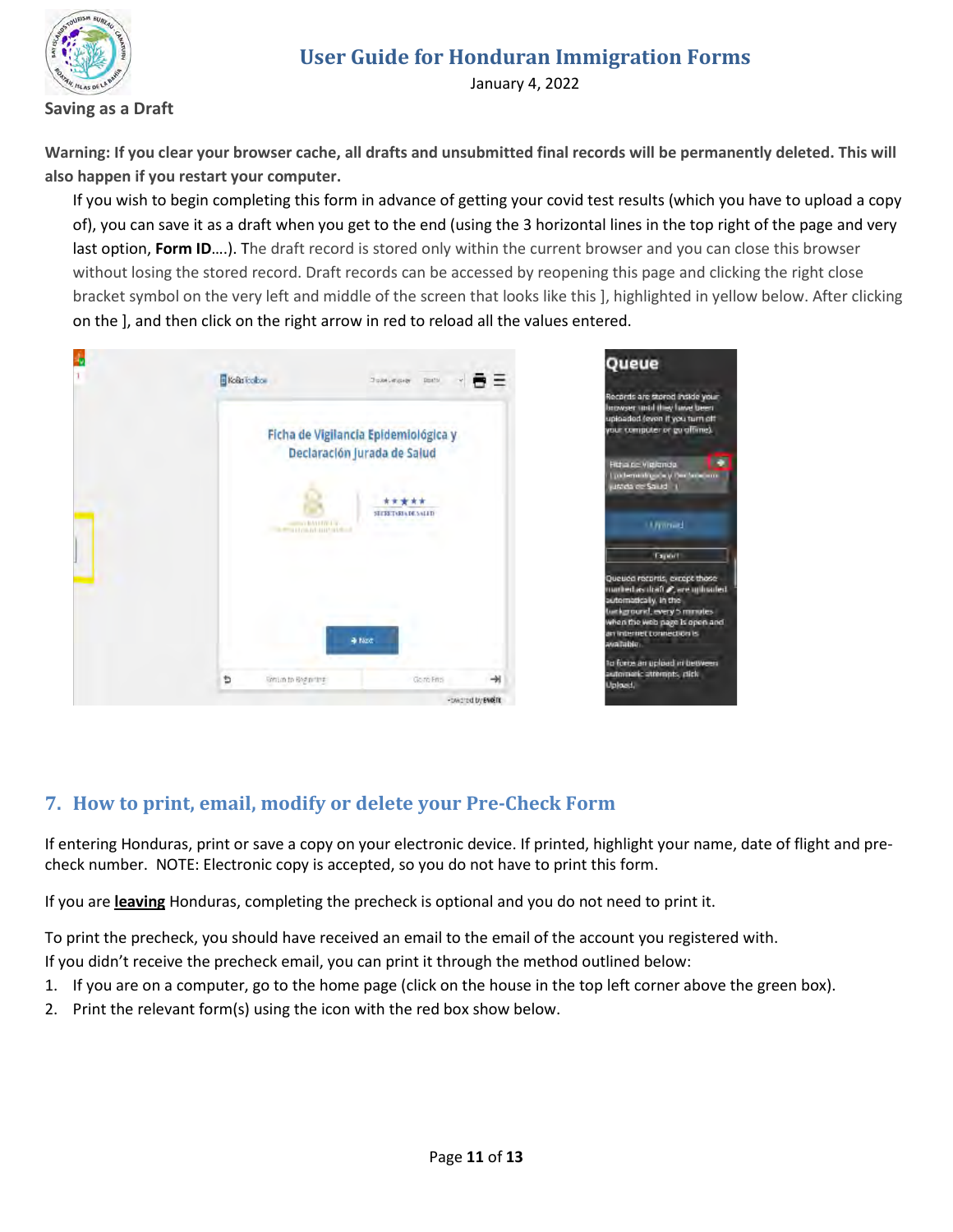

January 4, 2022

| <b>Current pre-checks</b><br>s     |                | ٠.                           | <b>Historical pre-checks</b>                                                                                                                                                                                                                                                                                                                                                                                                        |                  | Ficha de Vigilancia Epidemiológica de la Salud<br>to Fill form here |  |
|------------------------------------|----------------|------------------------------|-------------------------------------------------------------------------------------------------------------------------------------------------------------------------------------------------------------------------------------------------------------------------------------------------------------------------------------------------------------------------------------------------------------------------------------|------------------|---------------------------------------------------------------------|--|
| $\leq$ Entry : 1                   | $\geq$ Exit: 0 | $\geq$ Exit: 0<br>± Entry: 2 |                                                                                                                                                                                                                                                                                                                                                                                                                                     |                  |                                                                     |  |
|                                    |                |                              |                                                                                                                                                                                                                                                                                                                                                                                                                                     |                  |                                                                     |  |
| Customs declaration<br>Travel date | Origin country |                              | All travelers entering or leaving the country through any authorized port must present the traveler's regional affidavit. In the case of a family group, understanding as such only the husband, wife and<br>children under 21 years of age, a single declaration will be made. In cases where the family group includes children over 21 years of age, they must fill out their own declaration separately.<br>Destination country | Lastname<br>Name | <b>Status</b>                                                       |  |

- 3. If on a phone, you will see the image below on the left.
	- a. Select the 3 dots inside the green box and you will see the image on the right.
	- a. To Print, select the printer icon.
	- b. To email, select the envelope icon.
	- c. To edit, select icon highlighted in green
	- d. To delete, select the X.

| Pais Origen<br>CANADA<br><b>HONDURAS</b><br>CANADA<br>$\frac{1}{2}$<br>$\times$<br>Movimiento:<br>$\overline{\tau}$<br><b>ENTRADA</b><br>Fecha Viaje:<br>11/01/2021<br>Documento Numero: GK9999<br>Nombres:<br><b>JOHN</b><br>Pais Destino<br>Apellidos:<br><b>SMITH</b><br><b>HONDURAS</b><br>$-10$<br>Nacionalidad:<br>CANADA<br>Estado Revision:<br><b>APROBADO</b><br>ō<br>M | declaración.                                  | Pais Origen | Pais Destino |
|----------------------------------------------------------------------------------------------------------------------------------------------------------------------------------------------------------------------------------------------------------------------------------------------------------------------------------------------------------------------------------|-----------------------------------------------|-------------|--------------|
|                                                                                                                                                                                                                                                                                                                                                                                  | Fecha Viaje                                   |             |              |
|                                                                                                                                                                                                                                                                                                                                                                                  | 11-01-2021                                    |             |              |
|                                                                                                                                                                                                                                                                                                                                                                                  |                                               |             |              |
|                                                                                                                                                                                                                                                                                                                                                                                  | $\mathsf{a}$                                  |             |              |
|                                                                                                                                                                                                                                                                                                                                                                                  | Pais Origen                                   |             |              |
|                                                                                                                                                                                                                                                                                                                                                                                  | CANADA                                        |             |              |
|                                                                                                                                                                                                                                                                                                                                                                                  |                                               |             |              |
|                                                                                                                                                                                                                                                                                                                                                                                  | Total de prechequeos por país de destino<br>3 |             |              |
|                                                                                                                                                                                                                                                                                                                                                                                  |                                               |             |              |
|                                                                                                                                                                                                                                                                                                                                                                                  |                                               |             |              |